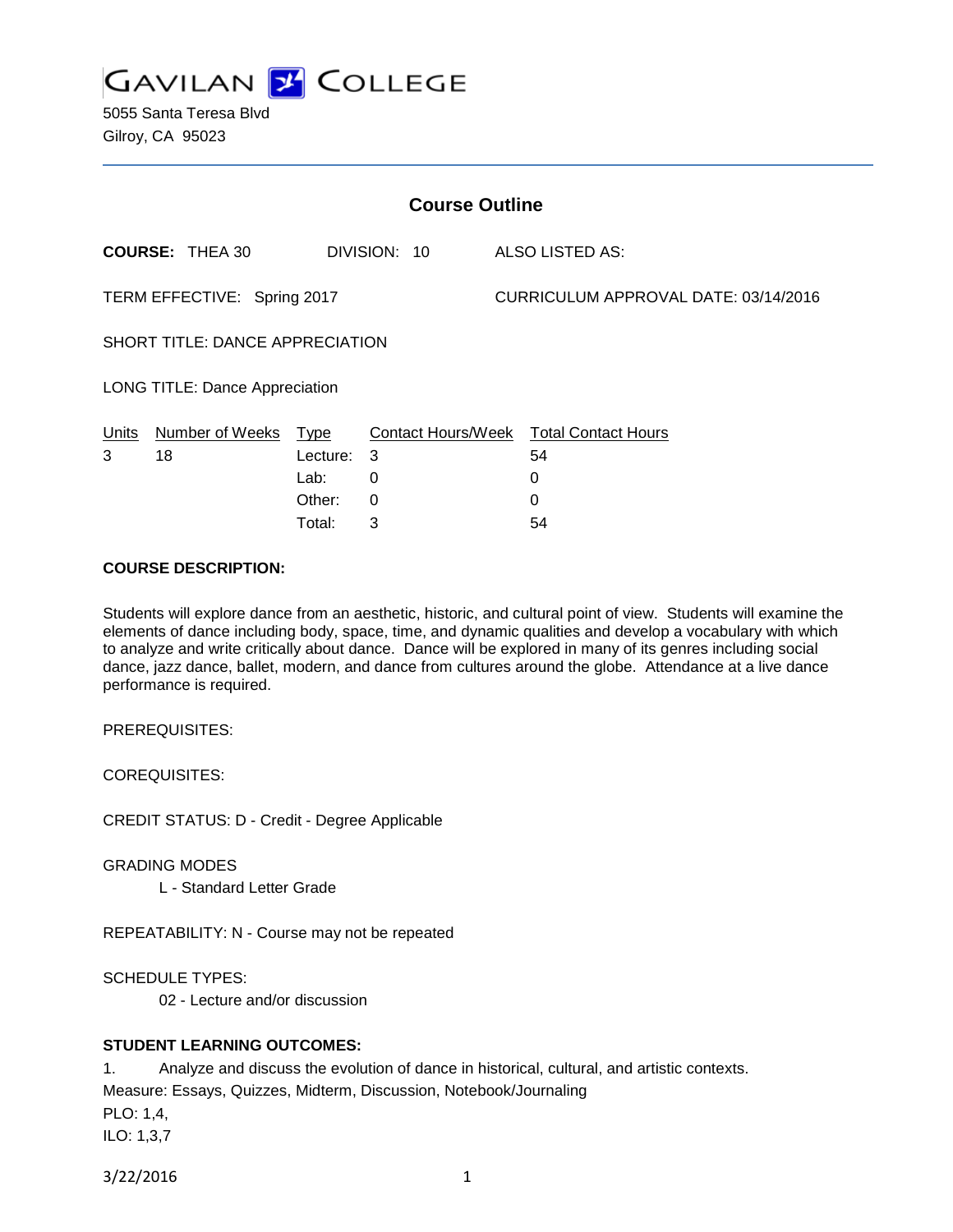GE-LO: C-2, C-3, C-4

Anticipated Year of Assessment: 2017

2. Apply proper use of dance and theater vocabulary to analyze and describe quality of movements. Measure: Quizzes, Tests, Papers, Presentation/Project, Groupwork

PLO: 1,2,6

ILO: 2,3,4,6

GE-LO: C-1

Anticipated Year of Assessment: 2018

3. Distinguish between dance genres and discuss their differences and aesthetic qualities.

Measure: Exam, Demonstration/Discussion, Presentation

PLO: 1,4,

ILO: 1,2,3,5

GE-LO: C-3,C-4,

C-5

Anticipated Year of Assessment: 2019

PROGRAM LEARNING OUTCOMES:

Theatre Arts Program Learning Outcomes: Gavilan

1. Describe significant movement genres in theatre history, and to elaborate on their social and cultural significance.

2. Work effectively in a team, having developed collaboration and teamwork skills through class exercises, assignments and performances.

3. Articulate the differences in theatrical styles and modes of creation. Students participate in both the organic creative process (in which the students participate in the creation of the performance or play) and the most traditional approaches to theatre and performance using an established or already created text.

4. Discuss and critique theatrical performances, articulating the playwright's view and director's interpretation of the text. Students can evaluate the various technical elements of the production (costume, sets, lights, sounds), to determine whether they support or detract from the production and text.

5. Demonstrate practical knowledge regarding responsibilities of the different technical and creative jobs related to theatre and theatre production.

6. Master fundamental concepts and vocabulary relating to acting through class exercises and public performance.

# **CONTENT, STUDENT PERFORMANCE OBJECTIVES, OUT-OF-CLASS ASSIGNMENTS**

Curriculum Approval Date: 03/14/2016

4 Hours

Content: 1. Definition of dance and reasons people dance within a range of historical contexts. Dance through the Ages/Periods.

A. Primitive Period

- B. Ancient Period
- C. Medieval Period (Middle Ages)
- D. Renaissance Period

Student Performance Objectives (SPO): Students will be able to identify and describe specific periods of dance and how the development of dance evolved through various time periods.

Out-of-Class Assignments: Readings from required text, Chap 1, video viewings from Youtube. Notebook/journaling.

8 Hours

Content: 2. Basic vocabulary and aspects of dance, including the role/responsibilities of Choreographer, Dancer and Audience.

- A. Body
- 1. Basic structural elements (movement, stillness)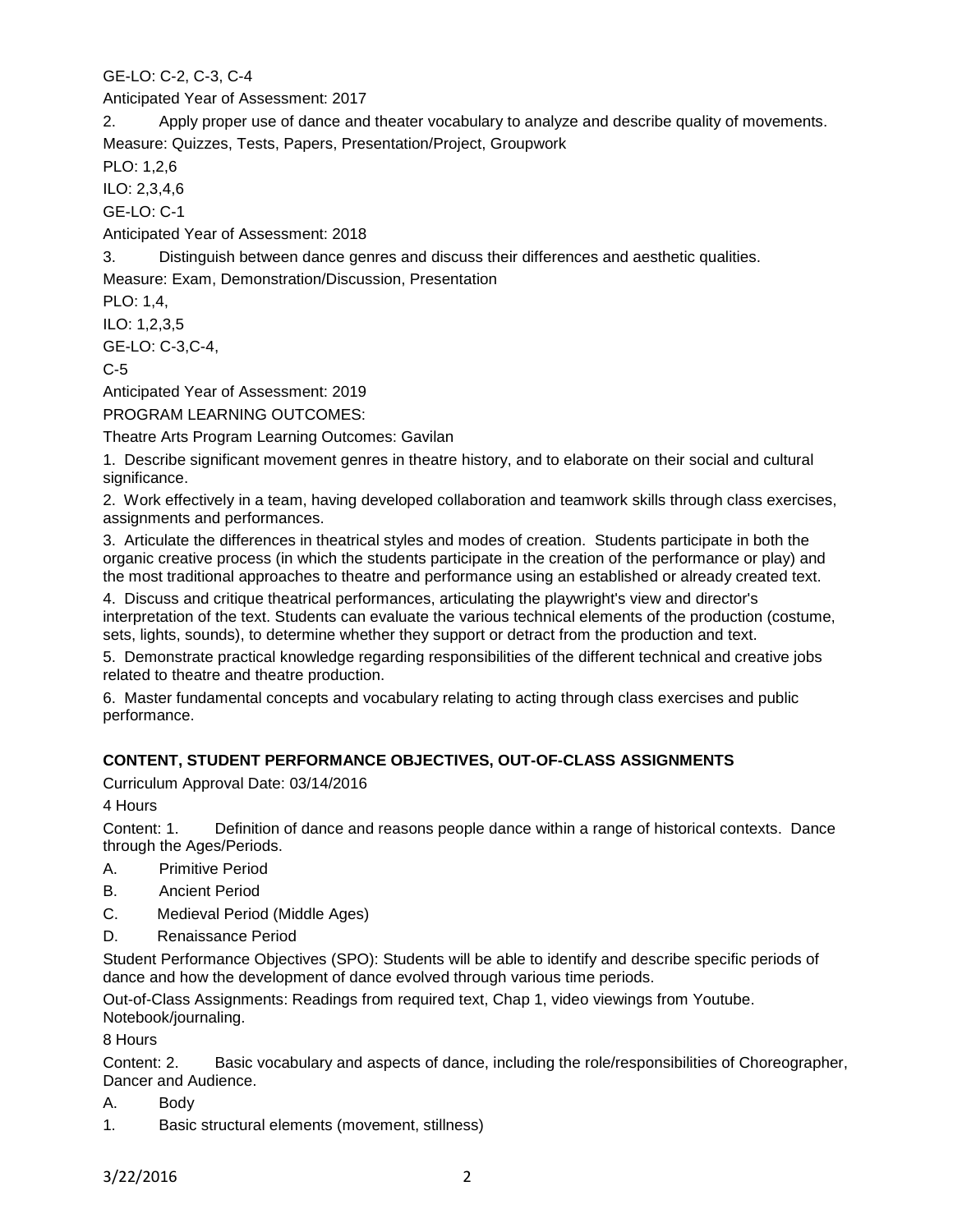- 2. Basic Movements (such as flexion, extension, rotation, springing)
- 3. Shapes (still forms such as pin, ball, wall, screw)
- 4. Locomotor and Axial movement (incl. pathways such as meandering, straight, circular)
- B. Space
- 1. Kinesphere (aspects such as size of kinesphere, concepts of central/peripheral/transverse)
- 2. Shape (rising, sinking, advancing, retreating, spreading, enclosing)
- 3. Performance area (concepts such as orientation, location within the space, relationship to other
- C. Dynamic qualities
- 1. Flow (free/restrained)
- 2. Force (light/strong)
- 3. Focus (indirect/direct)
- 4. Time (sustained/quick)
- D. Responsibilities of Choreographer, Dancer, and Audience.

Student Performance Objectives (SPO): Students will be able to understand and describe basic dance vocabulary as well as the various participants of dance and the roles/responsibilities of each.

Out-of-Class Assignments: Weekly readings from required text Chap 2-4, handouts, , Video viewings from Youtube. Presentation/Project research and sign-ups.

8 Hours

Content: 3. Choreographic form

- A. Basic approaches to choreographic sequences (narrative/abstract/non-objective)
- B. Techniques of abstraction (such as distortion, simplification, exaggeration, inversion)
- C. Choreographic structure (such as ABA, Rondo, theme, and variations)
- D. Choreographic devices (such as motif, development, and repetition)

Student Performance Objectives (SPO): Students will be able to analyze and describe the elements of choreography and how it pertains to dance, including the use of space, time and energy.

Out-of-Class Assignments: Video viewing and library research. Essay/Paper. Each student will type 1 or more dance analysis on various choreographic works presented inside or outside of class. Examples include "Swan Lake" choreographed by Marious Petipa, "The Rite of Spring" choreographed by Vaslav Nijinski, and "Lamentation" choreographed by Martha Graham.

24 Hours

Content: 4. Style, aesthetics, and history

- A. Evolution of dance from community to stage
- B. Development of theatrical dance in various cultural traditions
- 1. Emergence
- a. Development/formalizing a technique
- b. Rise of the professional
- c. Stripping ritual context
- d. Controversy: adapting/changing cultural form to please audience
- 2. Development of ballet
- a. Italian Renaissance to the Court of Louis XIV
- b. Romantic period to the 21st Century
- 3. Development of modern dance
- a. An ongoing rebellion
- b. Aesthetics of modern dance
- 4. Development of Jazz, Musical Theatre and Tap
- a. Social and Cultural Dance
- b. Influence of ballet, modern, popular dance
- 5. Other Dance Forms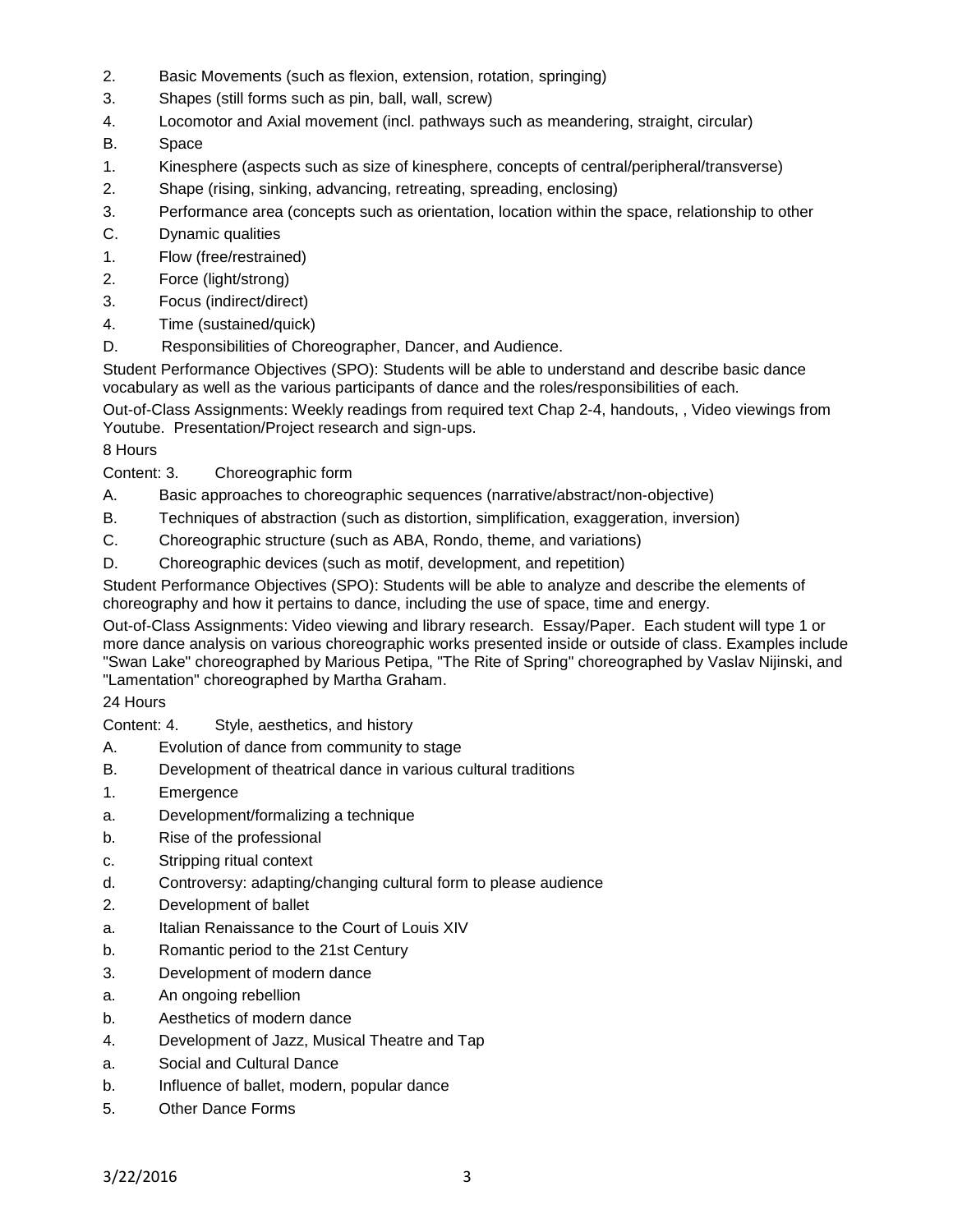Student Performance Objectives (SPO): Students will be able to identify and describe specific genres of dance including ballet, modern, jazz, musical theatre and tap dance.

Out-of-Class Assignments: Readings from required text weekly Chap 5-10, video viewings from Youtube weekly. Students will have a daily "warm-up" (mini written essays) to write based on the given reading assignment for the week. Students will also keep a notebook with all readings and video viewings from class and outside of class. Extra credit opportunities may be given in essay/written form as well.

#### 3 Hours

Content: Presentation of Dance related topic, to be cleared by the instructor.

Student Performance Objectives (SPO): Students will research and study a dance related topic in depth and present it to the class using proper dance vocabulary and analysis.

Out-of-Class Assignments: Each person will work with a partner and choose a dance related topic. This topic will be cleared with the instructor in advance. Students will prepare and present a 10-15 dance topic to the class (genre, choreographer, cultural dance, etc.) Students will work and prepare a project/presentation to the class. Ideas include Power Point, Prezi.doc, Demonstration and Performance.

2 Hours

Content: Dance Production and Careers in Dance

Student Performance Objectives (SPO): Students will be able to identify and describe specific roles in dance production (behind the scenes) and careers in dance. Other opportunities may be available to actively experience production and "behind the scenes" through the semester production at Gavilan (Theatre or TADA).

Out-of-Class Assignments: Read chap 11-12.

3 Hours

Content: Outside Class Requirement: Public/live performance.

Student Performance Objectives (SPO): Students will be able to identify and analyze dance(s) and formally write a dance analysis (critique) on one or more public performances.

Out-of-Class Assignments: Viewing of public dance performance. Essay/Dance Analysis

2 Hours

Content: Final Cumulative

Student Performance Objectives (SPO): Students will take all that they have learned throughout the semester collectively and express, analyze, and describe cumulatively through a written final exam. Out-of-Class Assignments: Study/Prepare for Final

# **METHODS OF INSTRUCTION:**

Exams, Tests, Quizzes, Projects, Presentations, Notebook/Journaling, Discussion, Essay/Analysis of live performance, library research.

# **METHODS OF EVALUATION:**

Category 1 - The types of writing assignments required: Percent range of total grade: 35 % to 40 % Written Homework Essay Exams Other: Notebook/Journaling Category 2 - The problem-solving assignments required: Percent range of total grade: 10 % to 15 % Other: Live performance/Dance Analysis Category 3 - The types of skill demonstrations required: Percent range of total grade: % to % Category 4 - The types of objective examinations used in the course: Percent range of total grade: 40 % to 45 % Multiple Choice True/False

3/22/2016 4